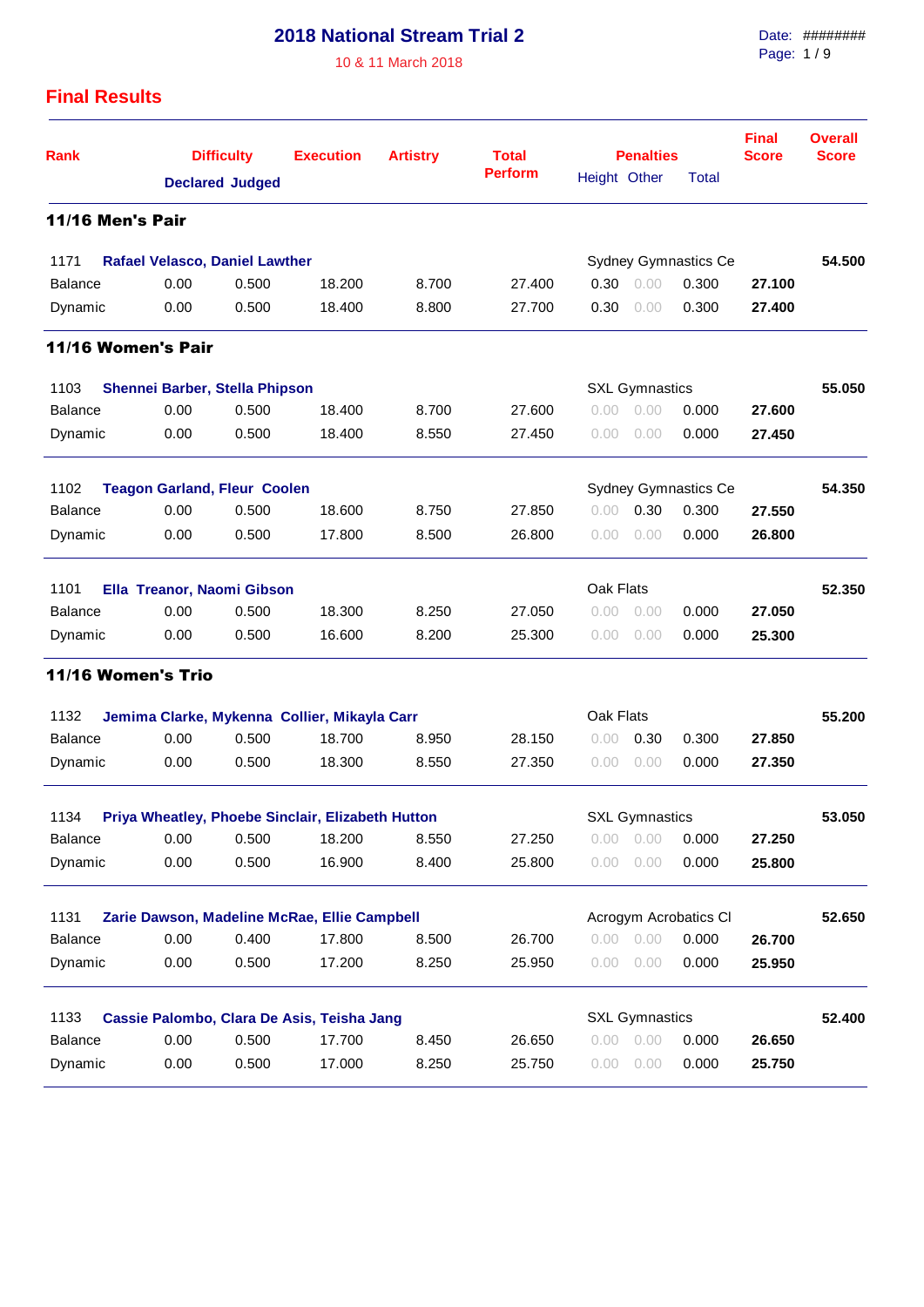10 & 11 March 2018

Date: ######## Page: 2 / 9

### **Final Results**

| Rank                                         |                                                   | <b>Difficulty</b>      | <b>Execution</b>                                 | <b>Artistry</b> | <b>Total</b>   |              | <b>Penalties</b>      |                       | <b>Final</b><br><b>Score</b> | <b>Overall</b><br><b>Score</b> |
|----------------------------------------------|---------------------------------------------------|------------------------|--------------------------------------------------|-----------------|----------------|--------------|-----------------------|-----------------------|------------------------------|--------------------------------|
|                                              |                                                   | <b>Declared Judged</b> |                                                  |                 | <b>Perform</b> | Height Other |                       | <b>Total</b>          |                              |                                |
| 12/18 Mixed Pair                             |                                                   |                        |                                                  |                 |                |              |                       |                       |                              |                                |
| 1251                                         | <b>Andrew Nicoll, Whitney Picker</b>              |                        |                                                  |                 |                |              |                       | Acrogym Acrobatics CI |                              | 79.000                         |
| <b>Balance</b>                               | 0.00                                              | 0.630                  | 17.500                                           | 8.500           | 26.630         | 0.30         | 0.00                  | 0.300                 | 26.330                       |                                |
| Combined                                     | 0.00                                              | 0.780                  | 17.700                                           | 8.150           | 26.630         | 0.30         | 0.00                  | 0.300                 | 26.330                       |                                |
| Dynamic                                      | 0.00                                              | 0.640                  | 17.500                                           | 8.500           | 26.640         | 0.30         | 0.00                  | 0.300                 | 26.340                       |                                |
| 1252                                         | <b>Ebony McLean, Matthew Alcock</b>               |                        |                                                  |                 |                |              |                       | Sydney Gymnastics Ce  |                              | 75.380                         |
| <b>Balance</b>                               | 0.00                                              | 0.690                  | 16.900                                           | 8.550           | 26.140         | 0.00         | 0.30                  | 0.300                 | 25.840                       |                                |
| Combined                                     | 0.00                                              | 0.920                  | 15.900                                           | 8.000           | 24.820         | 0.00         | 0.90                  | 0.900                 | 23.920                       |                                |
| Dynamic                                      | 0.00                                              | 0.620                  | 16.800                                           | 8.200           | 25.620         | 0.00         | 0.00                  | 0.000                 | 25.620                       |                                |
| 12/18 Women's Pair                           |                                                   |                        |                                                  |                 |                |              |                       |                       |                              |                                |
| 1201                                         | <b>Katie Rose, Daisy Puckeridge</b>               |                        |                                                  |                 |                |              |                       | Gladesville RSL Gymn  |                              | 84.850                         |
| <b>Balance</b>                               | 0.00                                              | 0.800                  | 18.400                                           | 8.750           | 27.950         | 0.00         | 0.00                  | 0.000                 | 27.950                       |                                |
| Combined                                     | 0.00                                              | 1.000                  | 18.500                                           | 9.250           | 28.750         | 0.00         | 0.00                  | 0.000                 | 28.750                       |                                |
| Dynamic                                      | 0.00                                              | 0.700                  | 18.800                                           | 8.650           | 28.150         | 0.00         | 0.00                  | 0.000                 | 28.150                       |                                |
| 1202                                         | Antonia Maher, Nicole Chan                        |                        |                                                  |                 |                |              | <b>SXL Gymnastics</b> |                       |                              | 80.320                         |
| <b>Balance</b>                               | 0.00                                              | 0.660                  | 17.600                                           | 8.600           | 26.860         | 0.00         | 0.30                  | 0.300                 | 26.560                       |                                |
| Combined                                     | 0.00                                              | 0.850                  | 17.300                                           | 8.500           | 26.650         | 0.00         | 0.00                  | 0.000                 | 26.650                       |                                |
| Dynamic                                      | 0.00                                              | 0.560                  | 18.100                                           | 8.450           | 27.110         | 0.00         | 0.00                  | 0.000                 | 27.110                       |                                |
| <b>12/18 Women's Trio</b>                    |                                                   |                        |                                                  |                 |                |              |                       |                       |                              |                                |
| 1233                                         | Katie Laithwaite, Frances De Asis, Alexandra Heap |                        |                                                  |                 |                |              | <b>SXL Gymnastics</b> |                       |                              | 81.970                         |
| <b>Balance</b>                               | 0.00                                              | 0.800                  | 18.400                                           | 8.850           | 28.050         | 0.00         | 0.00                  | 0.000                 | 28.050                       |                                |
| Combined                                     | 0.00                                              | 0.960                  | 17.100                                           | 8.600           | 26.660         | 0.00         | 0.00                  | 0.000                 | 26.660                       |                                |
| Dynamic                                      | 0.00                                              | 0.610                  | 18.000                                           | 8.650           | 27.260         | 0.00         | 0.00                  | 0.000                 | 27.260                       |                                |
| 1232                                         |                                                   |                        | Caitlin Christie, Varnie Raman, Nadia Cunningham |                 |                |              |                       | Sydney Gymnastics Ce  |                              | 79.040                         |
| Balance                                      | 0.00                                              | 0.780                  | 16.900                                           | 8.450           | 26.130         | 0.00         | 0.00                  | 0.000                 | 26.130                       |                                |
| Combined                                     | 0.00                                              | 0.980                  | 17.300                                           | 8.800           | 27.080         | 0.00         | 0.60                  | 0.600                 | 26.480                       |                                |
| Dynamic                                      | 0.00                                              | 0.630                  | 17.200                                           | 8.600           | 26.430         | 0.00         | 0.00                  | 0.000                 | 26.430                       |                                |
| 13/19 Mixed Pair                             |                                                   |                        |                                                  |                 |                |              |                       |                       |                              |                                |
| 1351<br>Nicholas Carroll, Kristen Rajaratnam |                                                   |                        |                                                  |                 |                |              | <b>SXL Gymnastics</b> |                       |                              | 72.290                         |
| <b>Balance</b>                               | 0.00                                              | 0.840                  | 16.100                                           | 8.250           | 25.190         | 0.00         | 0.90                  | 0.900                 | 24.290                       |                                |
| Combined                                     | 0.00                                              | 0.830                  | 14.600                                           | 8.150           | 23.580         | 0.00         | 0.90                  | 0.900                 | 22.680                       |                                |
| Dynamic                                      | 0.00                                              | 0.470                  | 16.500                                           | 8.350           | 25.320         | 0.00         | 0.00                  | 0.000                 | 25.320                       |                                |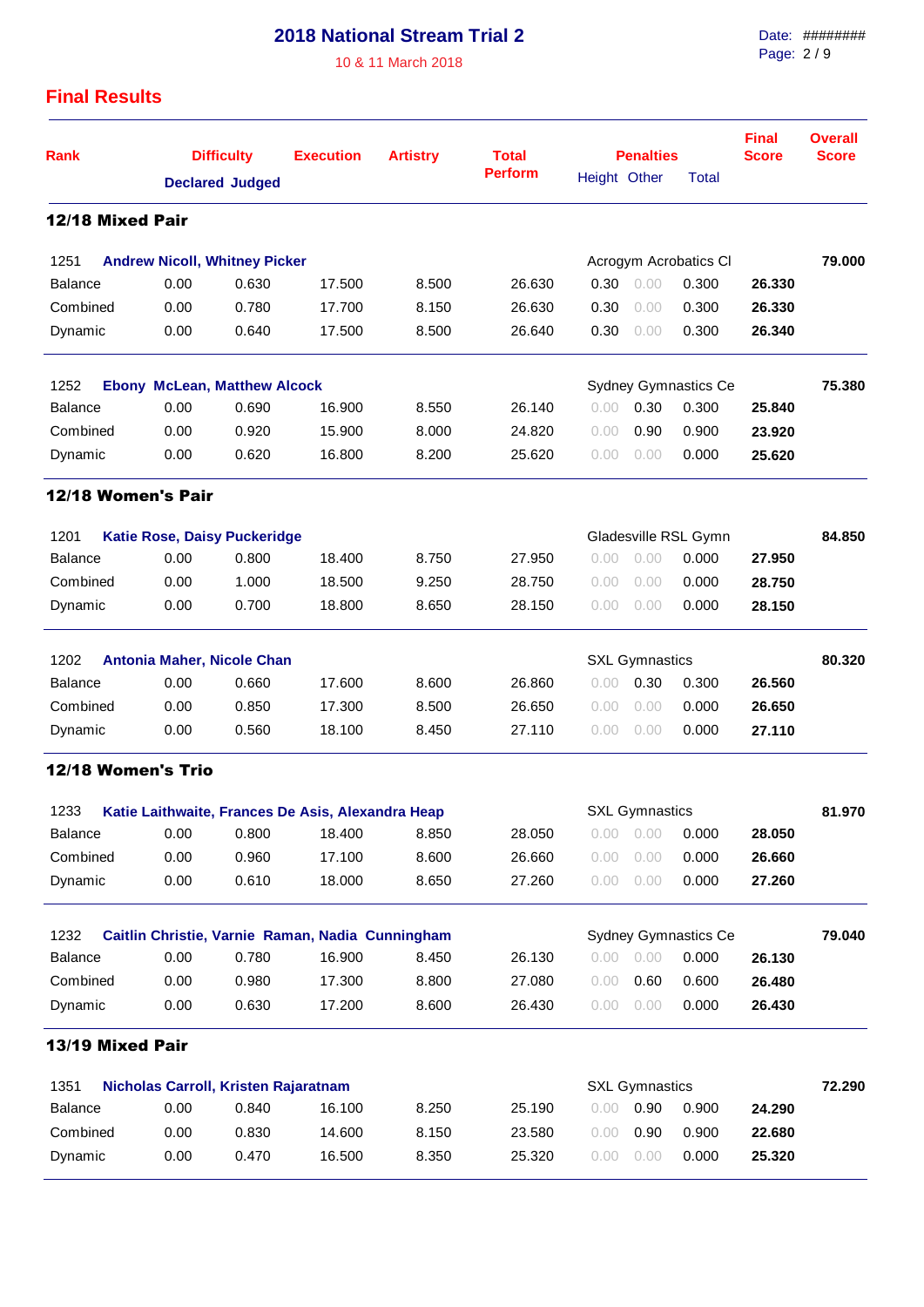10 & 11 March 2018

#### Date: ######## Page: 3 / 9

#### **Final Results**

| Rank               | <b>Difficulty</b><br><b>Declared Judged</b> |       | <b>Execution</b><br><b>Artistry</b>        |       | <b>Total</b><br><b>Perform</b> | <b>Penalties</b><br>Height Other | Total | <b>Final</b><br><b>Score</b> | <b>Overall</b><br><b>Score</b> |
|--------------------|---------------------------------------------|-------|--------------------------------------------|-------|--------------------------------|----------------------------------|-------|------------------------------|--------------------------------|
| 13/19 Women's Trio |                                             |       |                                            |       |                                |                                  |       |                              |                                |
| 1332               |                                             |       | Milly Puckeridge, Kate Barry, Eloise Dwyer |       |                                | Gladesville RSL Gymn             |       |                              | 86.380                         |
| <b>Balance</b>     | 0.00                                        | 1.160 | 18.600                                     | 9.100 | 28,860                         | 0.00<br>0.00                     | 0.000 | 28,860                       |                                |
| Combined           | 0.00                                        | 1.400 | 18.700                                     | 9.000 | 29.100                         | 0.00<br>0.00                     | 0.000 | 29.100                       |                                |
| Dynamic            | 0.00                                        | 1.070 | 18,800                                     | 8.550 | 28.420                         | 0.00<br>0.00                     | 0.000 | 28.420                       |                                |
| 1331               |                                             |       | Erin Brooks, Lauren Agostini, Aimee Chalk  |       |                                | Acrogym Acrobatics CI            |       |                              | 81.860                         |
| <b>Balance</b>     | 0.00                                        | 1.020 | 17.500                                     | 8.800 | 27.320                         | 0.00<br>0.00                     | 0.000 | 27.320                       |                                |
| Combined           | 0.00                                        | 1.400 | 17.500                                     | 8.650 | 27.550                         | 0.00<br>0.00                     | 0.000 | 27.550                       |                                |
| Dynamic            | 0.00                                        | 1.140 | 17.200                                     | 8.650 | 26,990                         | 0.00<br>0.00                     | 0.000 | 26.990                       |                                |